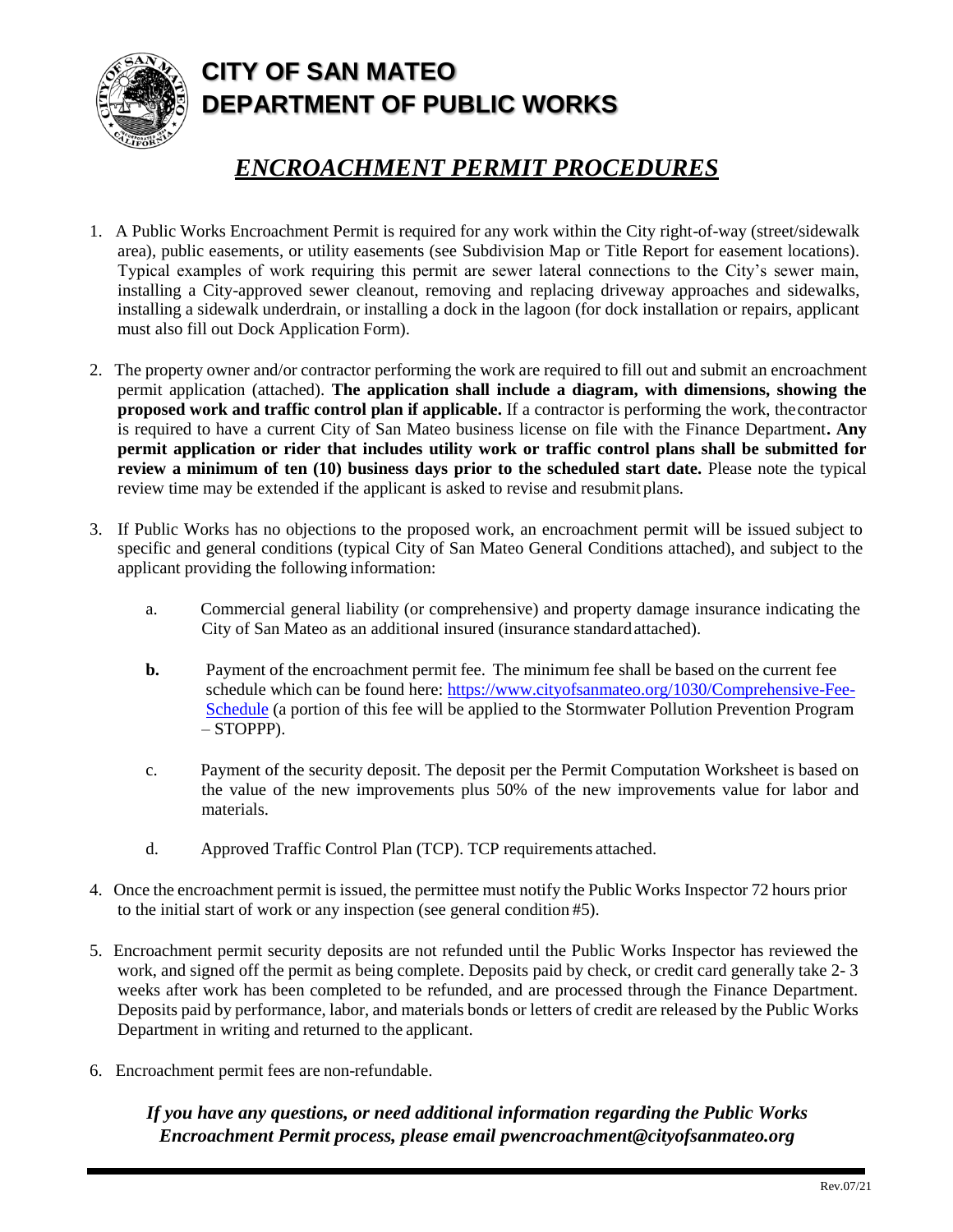#### **ENCROACHMENT PERMIT GENERAL CONDITIONS (Page 1 of 3)**

- 1. **Responsible Party:** No party other than the named permittee or their agent is authorized to work under this permit.
- 2. **Acceptance of Provisions**: It is understood and agreed by the permittee that commencement of work authorized by the issuance of this permit shall constitute acceptance of the provisions of this permit and all attachments.
- 3. Allowed Hours of Work: Before starting work under the Encroachment Permit, the permittee shall notify the City forty-eight (48) hours prior to initial start of work. When work has been interrupted for more than five (5) working days, an additional 24-hour notification is required before restarting work unless a pre-arranged agreement has been made with the City. Construction activities are restricted to weekdays between 7:30 a.m. and 4:30 p.m. in the public right-of-way, but may vary depending on scope and location. No set up or take down activities are allowed outside of these hours. **Requests for work hours outside of the approved hours require submittal of a Work Hours Waiver Form.** Earth-hauls and materials delivery to and from the site are prohibited between the hours of 7:30 a.m. and 8:30 a.m., and 4:00 p.m. and 5:30 p.m. Hauling routes must be submitted in writing and approved by the City, prior to the commencement of work. Haul routes are only allowed on the City Approved Truck Route Map (dated 2008). The map is attached to this document for reference.

**Holiday Construction Moratorium:** Due to concerns for businesses within the vicinity of Hillsdale Shopping Center and within the Downtown area during the holiday season (Monday prior to Thanksgiving – Jan 1), there shall be no construction activities within the public right-of-way which would create lane closures, eliminate parking, create pedestrian detours, or other activities that may create a major disturbance as determined by the Director of Public Works. Prohibition on El Camino Real shall be along its entire length within the City limits. For Hillsdale Shopping Center, the construction prohibition streets shall include Hillsdale Blvd between US 101 and SR 92, 31<sup>st</sup> Avenue between El Camino Real and Hacienda Street, and Edison Street and Hacienda Street in the vicinity of the shopping center. The limits of the Downtown area shall be defined as between El Camino Real on the west and Delaware Street on the east, Tilton Avenue on the north, and  $5<sup>th</sup>$  Avenue on the south. The prohibition shall also include the  $3<sup>rd</sup>$  and  $4<sup>th</sup>$  Avenue corridors between Delaware Street and US 101.

- 4. **Standards of Construction:** All work shall be done in accordance with the most current *APWA-AGC Standard Specifications for Public Works Construction* and the City of San Mateo Standard Drawings unless otherwise approved on the plans or in the permit.
- 5. **Inspection and Approval by the City:** All work shall be subject to monitoring, inspection, and approval by the City. All form work must be inspected by the City prior to the placement of concrete. The permittee shall request a final inspection and acceptance of the work. Weekend and/or holiday inspection requests require 72-hours advance notice, a minimum \$1,000.00 deposit to an inspection fee account, and are contingent upon the availability of City personnel. Inspection fees shall be based on the current fee schedule.
- 6. **Keep Permit on the Work Site:** The Encroachment Permit or a copy thereof shall be kept at the site of the work and must be shown to any representative of the City or any law enforcement office on demand. WORK SHALL BE SUSPENDED IF PERMIT IS NOT AT JOB SITE AS PROVIDED.
- 7. **Conflicting Permits:** If a prior encroachment conflicts with the proposed work, the new permittee must arrange for any necessary removal or relocation with the prior permittee. Any such removal or relocation will be at the expense of the permittee.
- 8. **Permits From Other Agencies:** The party or parties to whom a permit is issued shall, whenever required by law, secure the written authorization for any work that must be approved by the Public Utilities Commission (PUC) of the State of California, CALOSHA, Peninsula Corridor Joint Powers Board, Caltrans, County of San Mateo or any other public agency having jurisdiction. Failure to comply with the law, as noted above, will invalidate the City's encroachmentpermit.
- 9. **Provisions for Pedestrians:** Where facilities exist, a minimum sidewalk and bike path width of four feet (4') shall be maintained at all times for safe passage through the work area. At no time shall pedestrians be diverted onto a portion of the street used for vehicular traffic. At locations where adjacent alternate walkways cannot be provided, appropriate signs and barricades shall be installed at the limits of construction and in advance of the closure at the nearest crosswalk or intersection to divert pedestrians across the street. Pedestrian detour plans shall be approved by the City prior to construction.
- 10. **Protection of Traffic:** Adequate provisions shall be made for the protection of the traveling public. Warning signs, lights, safety devices, and other measures required for the public safety, shall conform to the requirements of the *Manual of Traffic Controls* issued by the State. Traffic control for day or nighttime lane closures shall be in conformance with State *Standard Plans for Traffic Control Systems*. Nothing in the permit is intended, as to third parties, to impose on permittee any duty, or standard of care, greater than or different from the duty or standard of care imposed by law. All traffic control plans, including lane closures, shall be reviewed and approved by the City prior to implementation. Traffic control plan submittals shall conform to the *City of San Mateo's Traffic Control Plan Requirements* document attached.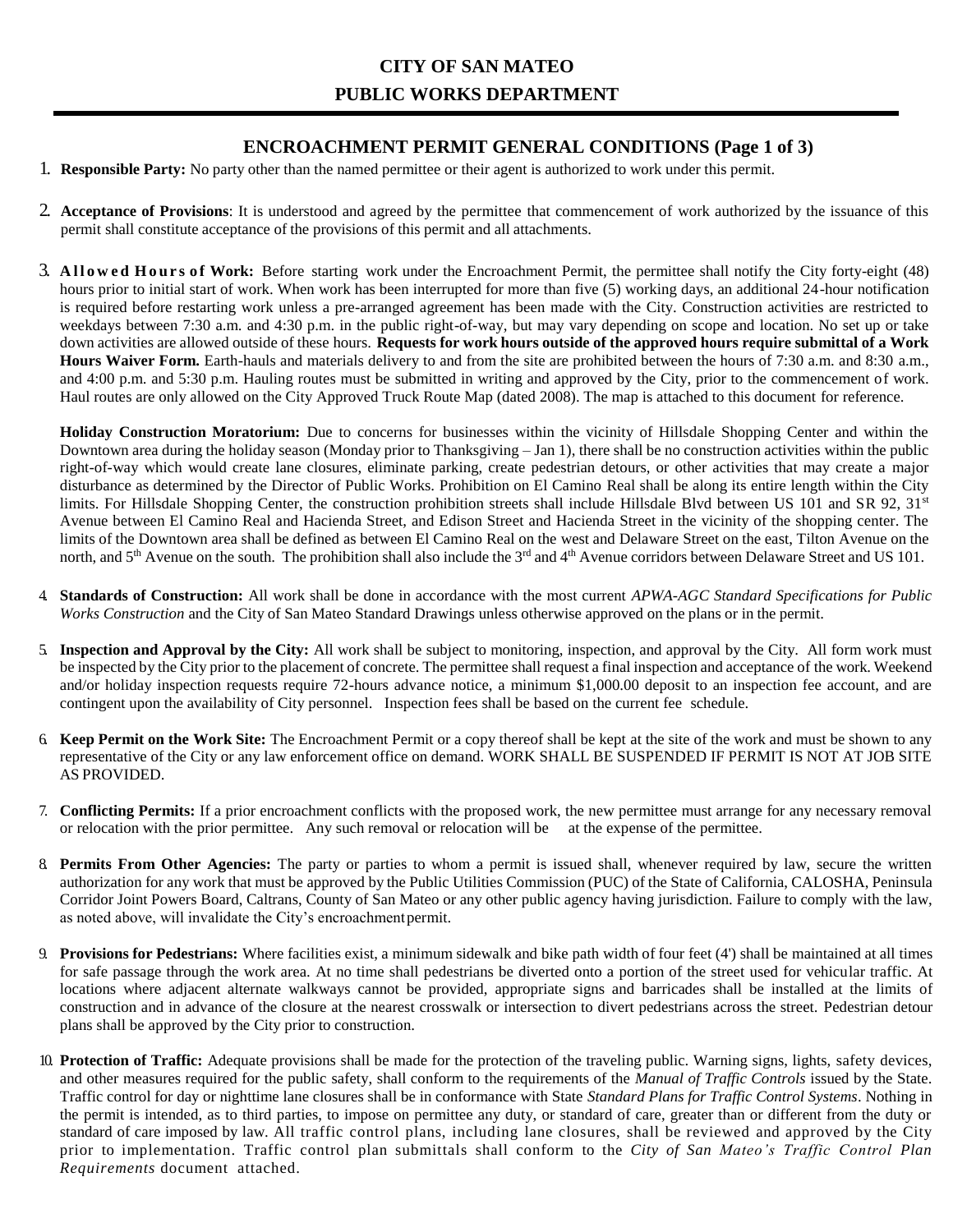11. **Trench Plating:** Wherever traffic is permitted over or adjacent to trenches and other depressions, Contractor shall furnish and maintain steel plating unless other means of protecting the public and the work are accepted by the City. Plates shall be secured against movement including shifting and rocking by use of adjustable cleats, shims and other devices such as anchor and keys. No gaps between plates and other deficiencies hazardous to bicycles shall be allowed; and the existing pavement shall be protected from damage. Steel plating shall have a nonskid surface. Steel plates used for bridging shall extend not less than 12 inches beyond the edges of the trench.

Steel plates shall conform to the following minimum thickness:

| Trench Width                 | Minimum Plate Thickness        |
|------------------------------|--------------------------------|
| 12 inches $(300 \text{ mm})$ | $.5$ inches $(13$ mm)          |
| 18 inches $(450 \text{ mm})$ | .75 inches (19 mm)             |
| $24$ inches $(600$ mm)       | $.87$ inches $(22$ mm)         |
| 36 inches (900 mm)           | .98 inches $(25 \text{ mm})$   |
| 3.9 feet (1.2 m)             | $1.5$ inches $(38 \text{ mm})$ |

Recessed trench plates shall be used at the following locations: All arterial streets, all collector streets, at trench alignments not parallel with or perpendicular to the direction of traffic and locations determined by City Engineer to be necessary.

The Contractorshall prepare for placement of plates over trench by grinding a relief 12 inches wide on each side of the trench by the thickness of the steel plate so that the surface of the steel plate islevel with the adjacent pavementsurface.

- 12. **Stormwater Pollution Prevention Program:** Per City of San Mateo Municipal Code Chapter 7.39, permittee shall implement and maintain measures to keep sediment, washwaters, equipment maintenance products, and other construction related materials debris from entering the storm drainage system. Dumping or discharge into the City's storm drainage system is prohibited. Measures to protect the storm drainage system shall be in place prior to start of work. A portion of the encroachment permit fee collected goes toward the funding of the STOPPP program.
- 13. **Making Repairs:** In every case, the permittee shall be responsible for restoring to its former condition as nearly as may be possible any portion of the City right- of-way, which has been excavated or otherwise disturbed by permittee. The permittee shall maintain the surface over facilities placed under any permit. If the right-of-way is not restored as herein provided for, and if the City elects to make repairs, permittee agrees by acceptance of permit to bear the cost thereof.
- 14. **Clean Up R ight-of-Way:** Upon completion of the work, all brush, timber, scraps, material, etc., shall be entirely removed and the rightof-way shall be left in as presentable a condition as existed before work started.
- 15. **Cost of Work:** Unless otherwise stated on the permit or other separate written agreement, all costs incurred for work within the City rightof-way pursuant to this Encroachment Permit shall be borne by the permittee, and permittee hereby waives all claims for indemnification or contribution from the City for such work.
- 16. **Refund of Security Deposit:** A refund will not be issued until the Public Works inspector has reviewed the work, and signed-off the permit as being complete.
- 17. **Maintenance of Right-of-Way:** The permittee agrees, by acceptance of a permit, to properly maintain any encroachment. This will require inspection and repair of any damage to City facilities resulting from the encroachment.
- 18. **Archaeological:** The permittee shall cease work in the vicinity of any archaeological resources that are revealed. The City shall be notified immediately. A qualified archaeologist, retained by the permittee, will evaluate the situation and make recommendations to the City concerning the continuation of thework.
- 19. **Future Moving of Installation:** If the Encroachment Permit was issued at the request of the permittee, it is understood that whenever City construction, reconstruction or maintenance work on the highway requires the installation to be moved, adjusted or relocated, the permittee, at his/her sole expense, upon request of the Department, shall comply with said request.
- **20. Location of Existing Utilities:** Attention is directed to the possible existence of underground facilities within the area of construction. Prior to project work commencing, permittee is responsible for ascertaining the exact location of all underground facilities, to avoid any potential change during construction. Permittee is responsible for verifying all PG&E, water, cable TV, Pacific Bell, and City facilities are clear or relocated from the area of work prior to construction. Forty-eight (48) hours before commencing work, the permittee shall contact Underground Service Alert (U.S.A.) at 1-800-227-2600 to verify elevations and locations of all existing utilities. **Permittee must remove all paint utility markings associated with the project when job is completed.**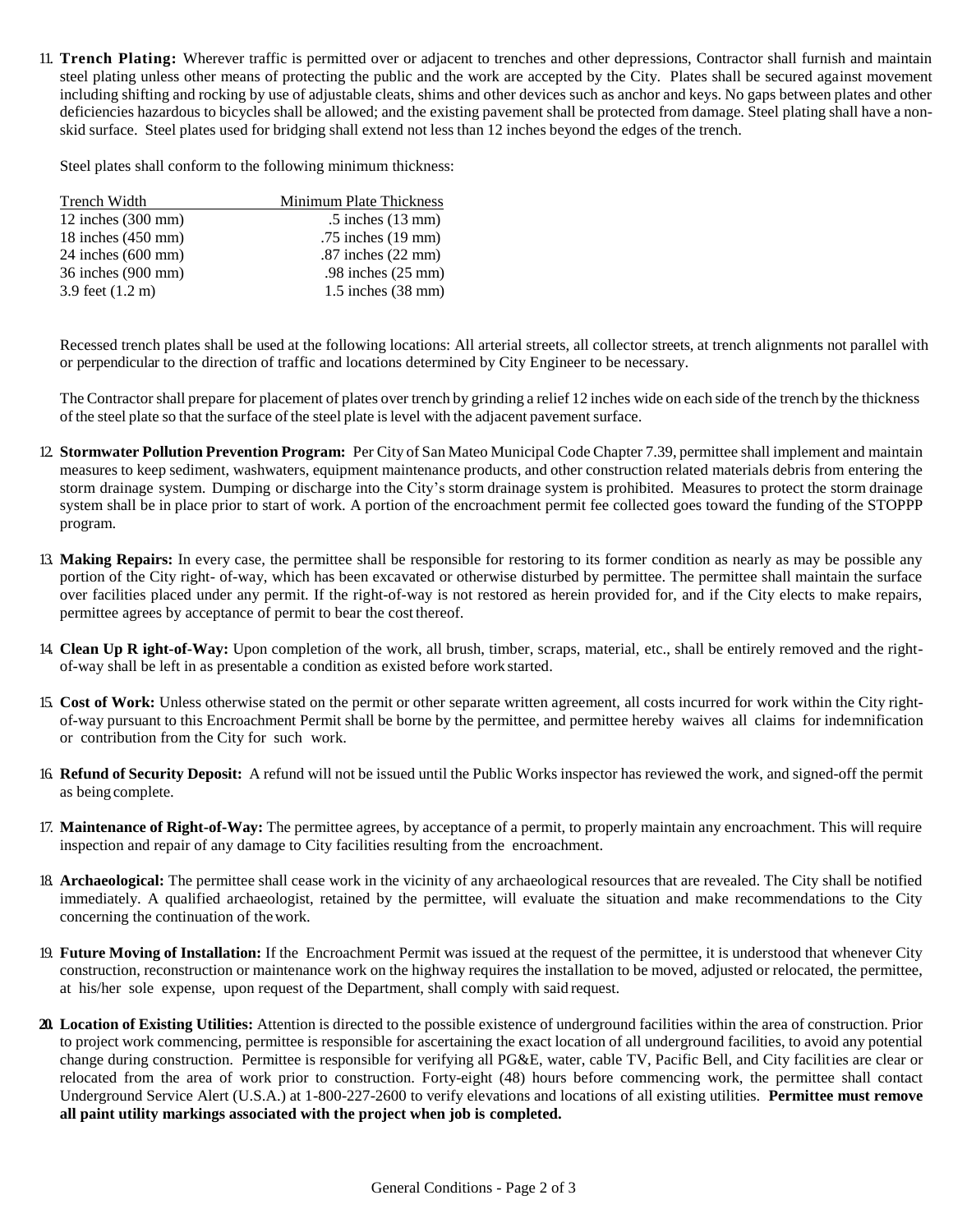- 21. **Utilization of Public Parking:** By acceptance of permit, the permittee agrees to pay for the utilization of any metered parking spaces for the use of debris boxes, shipping containers, storage of materials, prolonged parking of construction-related vehicles, or any usage of a metered parking space related to the encroachment permit, for as long as the parking spaces are not available for public use. The fees shall be based on the current fee schedule. For non-metered public parking spaces utilized during construction, the permittee shall place temporary "No Parking" signs. These signs are available for purchase through the City's Public Works Department.
- 22. **Temporary Storage Containers:** If placed in street, requires a permit, must be legal parking space, cannot block site visibility, have reflectors, and only for a maximum of 5 days.
- 23. **Indemnity:** Permittee agrees to hold harmless and indemnify CITY, its elected and appointed officials, employees, and agents from and against any and all claims, loss, liability, damage, and expense arising out of Permittee's activity, except for those claims arising out of CITY's sole negligence or willful misconduct. Permittee agrees to defend CITY, it's elected and appointed officials, employees, and agents against any such claims.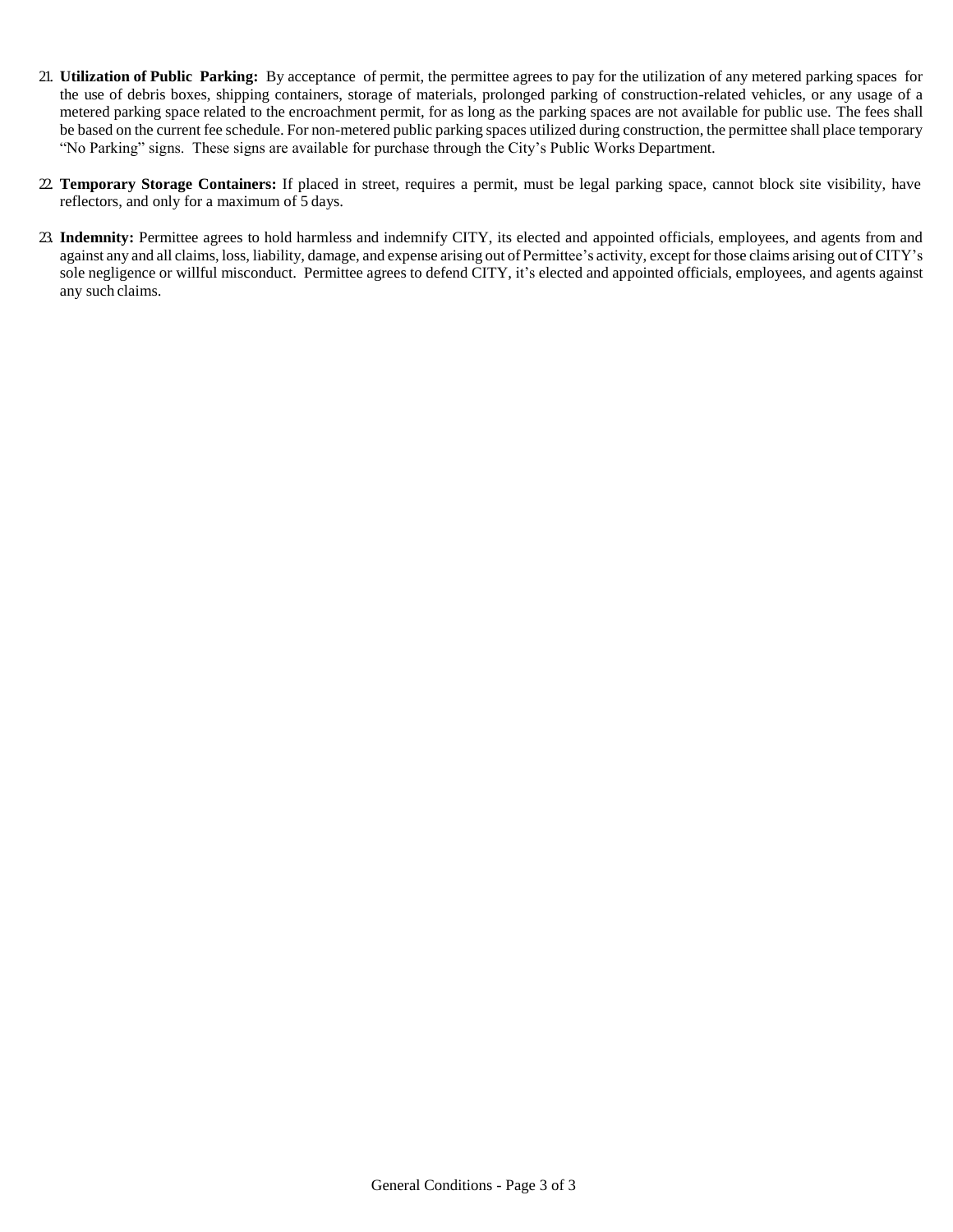# **CITY OF SAN MATEO - DEPARTMENT OF PUBLIC WORKS**

### **ENCROACHMENT PERMIT APPLICATION**

|          | Required for all activities in the public right-of-way (ROW) or public easement (S.M.M.C. 17.08) |  |                                                                                   |                                                                                                                     |  |  |  |
|----------|--------------------------------------------------------------------------------------------------|--|-----------------------------------------------------------------------------------|---------------------------------------------------------------------------------------------------------------------|--|--|--|
|          | <b>COMPANY:</b>                                                                                  |  |                                                                                   | <b>CONTRACTOR'S LICENSE NO:</b>                                                                                     |  |  |  |
|          | <b>ADDRESS:</b>                                                                                  |  |                                                                                   | SAN MATEO BUSINESS LICENSE NO:                                                                                      |  |  |  |
|          | CITY:<br>ZIP:                                                                                    |  |                                                                                   | TELEPHONE:                                                                                                          |  |  |  |
|          | <b>EMAIL ADRESS:</b>                                                                             |  |                                                                                   |                                                                                                                     |  |  |  |
|          | <b>Municipal Code Chapter 17.08:</b>                                                             |  |                                                                                   | I/We hereby apply for an encroachment permit to perform the following work in accordance with the City of San Mateo |  |  |  |
| 1.       |                                                                                                  |  |                                                                                   | Project Address: 2. Property Owner: 2. Property Owner:                                                              |  |  |  |
| 3.<br>4. |                                                                                                  |  |                                                                                   |                                                                                                                     |  |  |  |
|          |                                                                                                  |  |                                                                                   |                                                                                                                     |  |  |  |
| 5.       |                                                                                                  |  | Proposed Start Date: Estimated Completion Date: _________________________________ |                                                                                                                     |  |  |  |
| 6.       |                                                                                                  |  |                                                                                   | Project related to current building permit? No $\square$ Yes $\square$ If yes, building permit number:              |  |  |  |
| 7.       |                                                                                                  |  |                                                                                   |                                                                                                                     |  |  |  |
| 8.       | Project related to dock installation?                                                            |  | $No \Box Yes \Box$                                                                | If yes, $DOCK$ #: $\_\_\_\_\_\_\_\_\_\_\_\_\_\_\_\_\_\_\_\_\_\_\_\_\_\_\_\_\_\_\_\_\_\_\_$                          |  |  |  |
| 9.       | Project related to planning application?                                                         |  | $\mathrm{No} \ \Box \ \ \mathrm{Yes} \ \Box$                                      | If yes, PA $\#$ :                                                                                                   |  |  |  |
|          | 10. Drawing of proposed work attached?                                                           |  | $No \Box Yes \Box$                                                                |                                                                                                                     |  |  |  |

\*I/We agree to defend and indemnify the City, its officers, employees, and agents against, and will hold and save them and *each of them harmless from any and all actions, claims, damages to persons or properties, penalties, obligations, and*  liabilities that may be asserted by any person arising out of the negligent or intentionally tortious acts, negligent errors, or *omissions of mine/ours, my/our officers, agents, employees, contractors, subcontractors, or invitees related to the work described in this application. I/We attest that the above information is true to the best of my knowledge.*

| <b>Applicant Signature</b>                                                                 |               | Date                                                                                                         |  |  |  |  |  |  |
|--------------------------------------------------------------------------------------------|---------------|--------------------------------------------------------------------------------------------------------------|--|--|--|--|--|--|
|                                                                                            |               | (For office use only)                                                                                        |  |  |  |  |  |  |
| Certificate of Insurance on File? Yes $\square$ No $\square$<br>Insurance Expiration Date: |               | Is Insurance Site or Project Specific? Yes $\square$ No $\square$<br>Insurance reviewed by:                  |  |  |  |  |  |  |
|                                                                                            |               | Permit Security Deposit: \$                                                                                  |  |  |  |  |  |  |
| (Attach fee calculation sheet, if applicable)                                              | Check<br>Cash | Letter of Credit<br>Credit Card $\Box$<br>$\Box$<br>$\Box$<br>Performance Bond $\Box$<br>C.D.<br>$\Box$<br>Ц |  |  |  |  |  |  |
| Photocopy of payment/City receipt attached to this form?                                   |               | $Yes \Box No \Box$                                                                                           |  |  |  |  |  |  |
| Refund of security deposit will be mailed to "Applicant" above, unless otherwise noted:    |               |                                                                                                              |  |  |  |  |  |  |
|                                                                                            |               |                                                                                                              |  |  |  |  |  |  |
| Reviewed and approved by Public Works staff:                                               |               | Reviewed and approved by Building/Planning staff, if applicable:                                             |  |  |  |  |  |  |
| Name:                                                                                      | Date:         | Name:<br>Date:                                                                                               |  |  |  |  |  |  |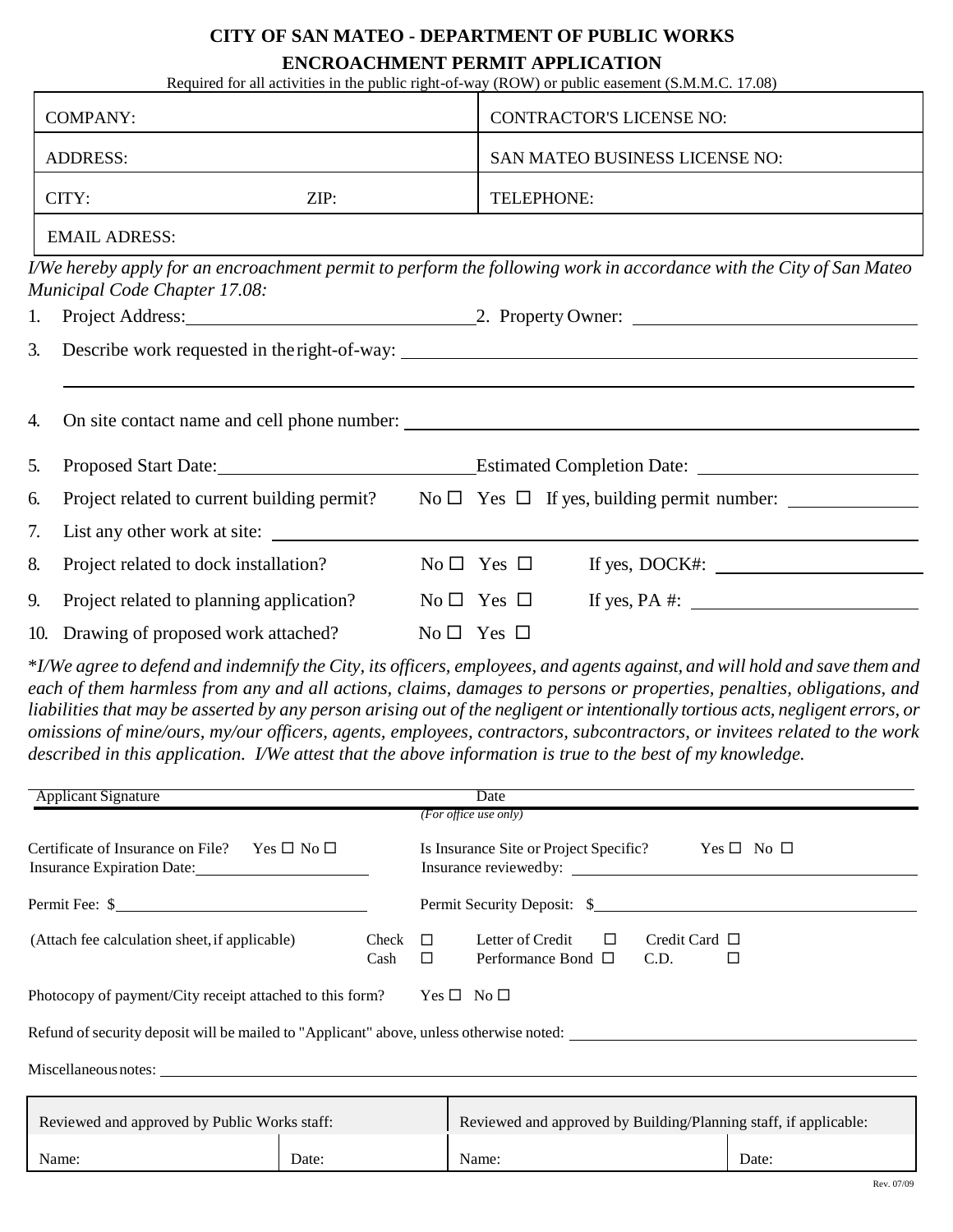| PERMIT COMPUTATION WORKSHEET <sup>4</sup> - FY 2021-2022                           |              |                   |                 |               |  |  |  |  |
|------------------------------------------------------------------------------------|--------------|-------------------|-----------------|---------------|--|--|--|--|
| Location:                                                                          | Reviewed by: |                   |                 |               |  |  |  |  |
| Reference:                                                                         | Date:        |                   |                 |               |  |  |  |  |
| <b>ITEM</b>                                                                        | <b>UNIT</b>  | <b>UNIT PRICE</b> | <b>QUANTITY</b> | <b>AMOUNT</b> |  |  |  |  |
| Asphalt concrete (AC) paving $R & R$                                               | <b>SF</b>    | \$30.00           |                 | \$            |  |  |  |  |
| Catch basin (F-3)                                                                  | EA           | \$5,000.00        |                 | \$            |  |  |  |  |
| Curb and gutter                                                                    | LF           | \$65.00           |                 | \$            |  |  |  |  |
| Debris Box/Temporary Container <sup>(3)</sup>                                      | EA           | \$500.00          |                 | \$            |  |  |  |  |
| Driveway approach - commercial                                                     | EA           | \$3,000.00        |                 | \$            |  |  |  |  |
| Driveway approach - residential                                                    | EA           | \$1,500.00        |                 | \$            |  |  |  |  |
| Manhole                                                                            | EA           | \$5,000.00        |                 | \$            |  |  |  |  |
| Scaffolding (drawing required) <sup>(3)</sup>                                      | EA           | \$1,000.00        |                 | \$            |  |  |  |  |
| Sewer cleanout                                                                     | EA           | \$700.00          |                 | \$            |  |  |  |  |
| Sewer lateral                                                                      | EA           | \$1,950.00        |                 | \$            |  |  |  |  |
| Sewer lateral and cleanout                                                         | EA           | \$2,500.00        |                 | \$            |  |  |  |  |
| Sewer main                                                                         | LF           | \$150.00          |                 | \$            |  |  |  |  |
| Sidewalk R & R                                                                     | <b>SF</b>    | \$22.00           |                 | \$            |  |  |  |  |
| Sidewalk underdrain                                                                | EA           | \$250.00          |                 | \$            |  |  |  |  |
| Storm drain                                                                        | LF           | \$120.00          |                 | \$            |  |  |  |  |
| Street lights $(1)$                                                                | EA           | \$4,000.00        |                 | \$            |  |  |  |  |
| Street light conduit <sup>(1)(2)</sup>                                             | LF           | \$25.00           |                 | \$            |  |  |  |  |
| Traffic control <sup>(3)</sup>                                                     | EA           | \$1,000.00        |                 | \$            |  |  |  |  |
| Wheelchair ramp                                                                    | EA           | \$6,500.00        |                 | \$            |  |  |  |  |
| Miscellaneous                                                                      |              |                   |                 | \$            |  |  |  |  |
| (a) Total public improvements                                                      |              | \$                |                 |               |  |  |  |  |
| (b) 50% of public improvements above for labor and materials                       | \$           |                   |                 |               |  |  |  |  |
| (c) TOTAL SECURITY DEPOSIT (total $a + b$ )                                        | \$           |                   |                 |               |  |  |  |  |
| (d) Encroachment permit fee per current fee schedule (a portion of fee for STOPPP) | \$           |                   |                 |               |  |  |  |  |
| <b>TOTAL DUE</b> $(c + d)$                                                         | \$           |                   |                 |               |  |  |  |  |

<sup>1</sup> For installation of new streetlight, both items apply.

 $2^2$  Requires PG&E hook-up fee per service point.

 $3$  These items exempt from (b) charges.

**4**Unit prices based on construction estimates as of 11/2017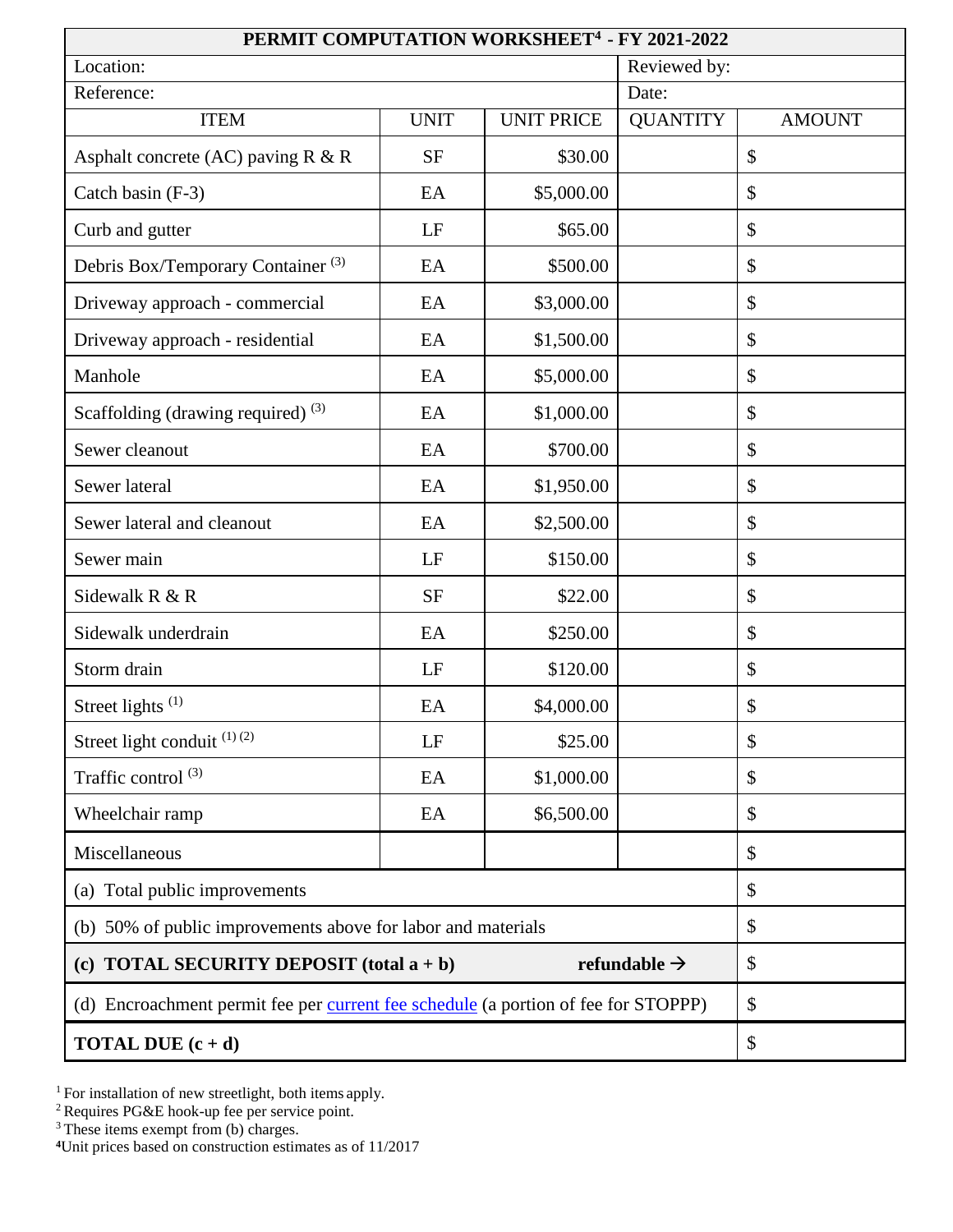

# **TRAFFIC CONTROL PLAN REQUIREMENTS**

Page 1 of 3 Rev 10/17

#### **OVERVIEW**

The purpose of a traffic control plan (TCP) is to allow the contractor to work within the public right of way efficiently and effectively while maintaining a safe, uniform flow of traffic. Both construction work and the public must be given equal consideration when developing a traffic control plan. In addition, when considering the public, attention must be given to all aspects of travel through the work zone: i.e., vehicular, bicycle, and pedestrian. All TCP's shall be in accordance with the most recent edition of the California Manual on Traffic Control Devices (CA MUTCD).

## **WHERE SITE-SPECIFIC TCP's ARE REQUIRED:**

Site-specific TCP's are required where any of the following criteria are met, and shall be prepared in accordance with the "Guidelines for Submittal of Site-Specific TCP's" found in this document:

- $\Box$  Any roadway that is classified as a collector or arterial. Roadway classifications are defined in the Circulation Element of the General Plan. A map of roadway classifications can be seen here: [http://www.cityofsanmateo.org/DocumentCenter/Home/View/7192 a](http://www.cityofsanmateo.org/DocumentCenter/Home/View/7192)nd is attached to this document.
- $\Box$  Any roadway (including local roadways) that requires full road closures or detours.
- $\Box$  Any roadway with a speed limit over 25 mph.

The City reserves the right to require site-specific TCP's where deemed necessary.

## **WHERE SITE-SPECIFIC TCP's ARE NOT REQUIRED:**

If a TCP is not required per the above criteria, a request can be submitted to allow a non-site-specific TCP. Where multiple locations are requested, all locations shall be shown and numbered on a map and listed in tabular format. For each requested location, the table shall include:

- $\Box$  Work site location: Street name and address, or street segment limits
- $\Box$  Typical application of traffic control per the CA MUTCD
- $\Box$  Working hours
- $\Box$  Scheduled construction dates
- $\Box$  All typical application diagrams referenced in the table shall be included with the request.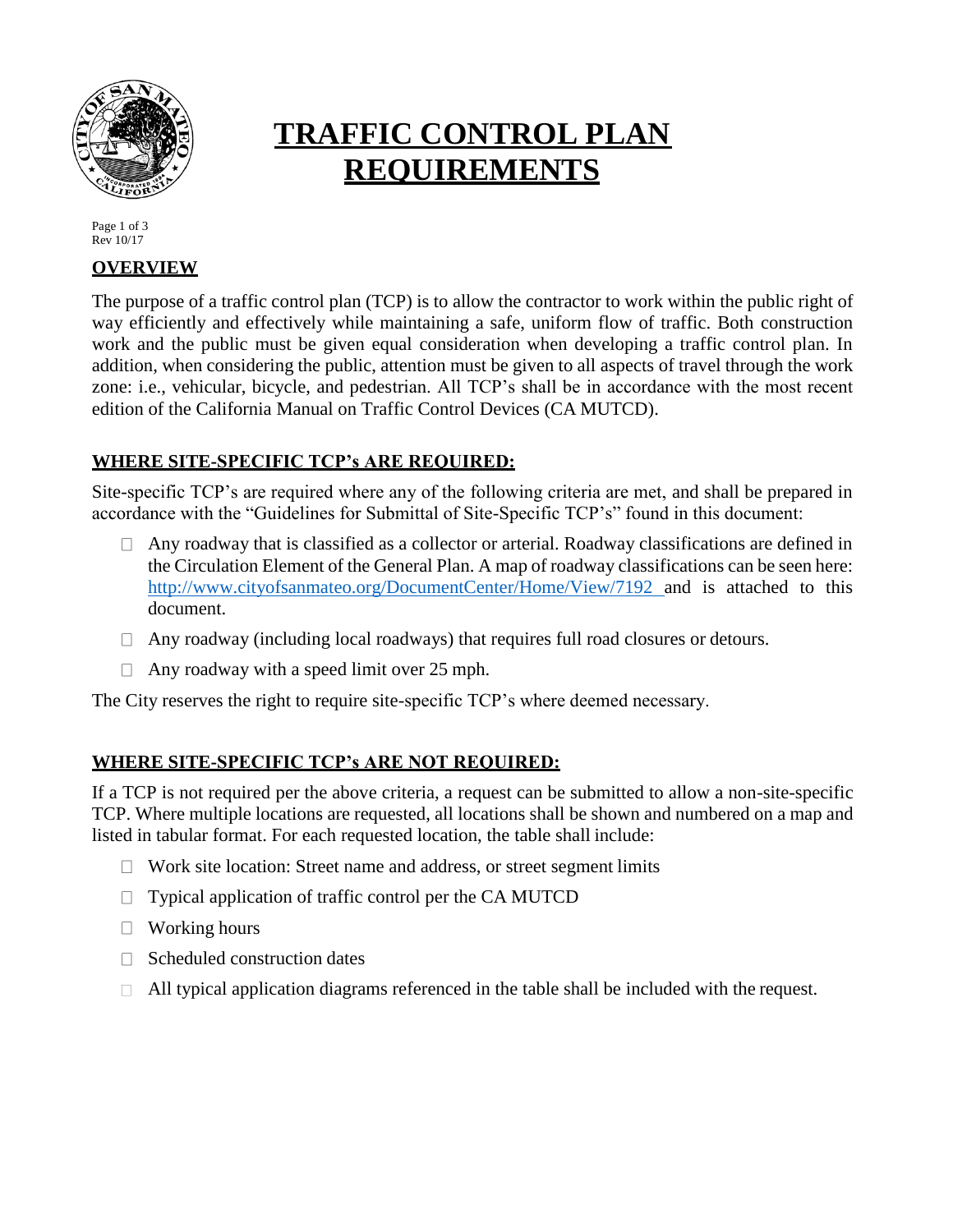## **GUIDELINES FOR SUBMITTAL OF SITE-SPECIFIC TCP's**

A TCP that does not include all of the required elements listed below will be found incomplete, and returned for revision and re-submittal. The following checklist is provided to assist Developers and Contractors in establishing uniformity in the development of TCP's. This checklist should be used as a guide to ensure that all of the basic elements are covered, and will help speed-up the plan review process.

- 1. The TCP is required to be **site-specific.** Photocopied sections of the CA MUTCD or any other manual will not be accepted.
- 2. The TCP shall be developed on 24" x 36", 11" x 17", or 8.5" x 11" sheets.
- 3. Show a North arrow and scale or "NOT TO SCALE" (N.T.S.).
- 4. The TCP shall be prepared using drafting standards. If the TCP cannot be clearly understood, it will be returned for revision and resubmittal.
- 5. Indicate contractor(s) name, address, and telephone number. Include name and telephone number of the 24-hour contact person representing the contractor.
- 6. Show location and dimensions of the construction work zone.
- 7. Show all streets within the area of work zone. Show the following items in the area around the work zone:
	- Indicate posted or prima facie speed limits.
	- All width dimensions of existing lane lines.
	- Indicate locations of construction signs (note signs by symbol and sign code), barricades, and delineators (includes cones).
	- Label all taper lengths and widths, delineator spacing, and sign spacing. All taper lengths and widths, delineator spacing, and sign spacing shall be per the CA MUTCD.
	- Use a legend to define all symbols and designate them with CA MUTCD nomenclature.
	- A minimum of eleven (11) foot travel lanes must be maintained.
	- Show all parking restriction zones and signs, as appropriate.
	- Creation of a pedestrian diversion plan is required if the sidewalk area is part of the construction zone.
	- Creation of a bicycle diversion plan is required if the Class II or Class III bike lane areas are part of the construction zone.
	- If construction work requires a detour, TCP must show a line map indicating detour route and signs.
- 8. All affected streets within the 500 ft radius of the work zone shall show the following:
	- Existing curb, gutter, and sidewalk, or edge of pavement.
	- Potential conflicts (bus stops, bike lanes, driveways, etc).
	- All crosswalks and traffic islands.
	- Indicate if intersection is signalized.
	- Illustrate lane configurations (i.e. protected left turns, free right turns, shared through and turning lanes etc.) at intersections.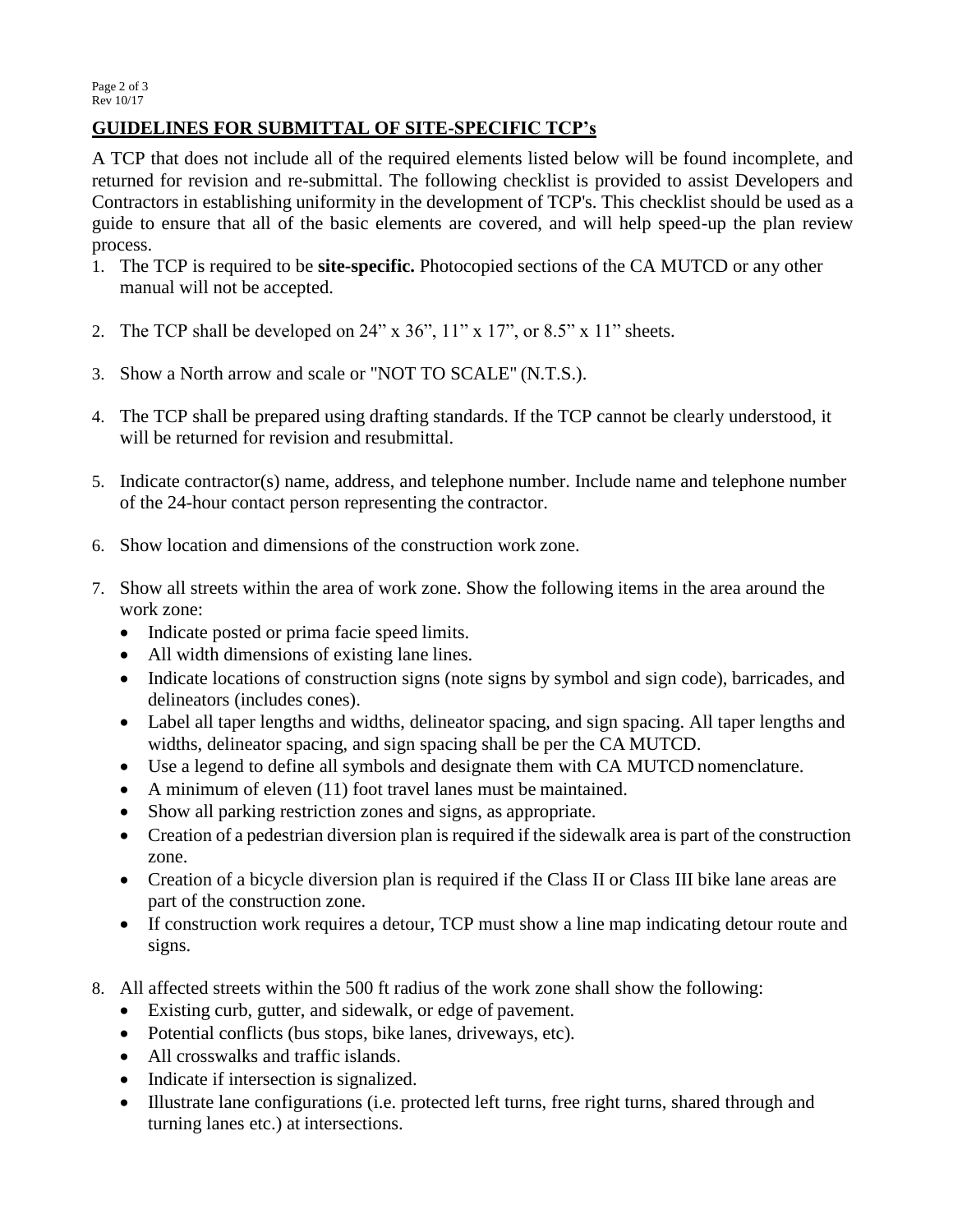Page 3 of 3 Rev 10/17

The City reserves the right to modify the submitted traffic control plan to better reflect traffic control on City streets. If the changes are minor, the changes will be made on the submitted plan, which will then become part of the approved permit. If the changes are significant, then the plan will be returned to the applicant for revision and resubmittal.

#### **Please note the following:**

- All the traffic control plans shall be submitted for review a **minimum of ten (10) business days**  prior to the scheduled start date. Please note the typical review time may be extended if the applicant is asked to revise and resubmit plans. The date and duration of the work shall be included in the application.
- *Any work or traffic control sign/device placements within Caltrans right-of-way requires a Caltrans encroachment permit. The approved Caltrans encroachment permit must be included in the City of San Mateo encroachment permit application. City of San Mateo encroachment permits will not be approved where work or traffic control is required in Caltrans right-of-way and an approved Caltrans encroachment permit is not included.*
- No lane closure is permitted before 9:00 a.m. or after 3:30 p.m. on any roadway that is classified as an arterial or collector, unless approved otherwise.
- Road closures will require minimum three (3) business day notice and must be approved by the Department of Public Works, Traffic Engineering Division prior to closure. It should be noted that the contractor(s) is responsible for notifying PD/FD County dispatch in advance of any road closures.
- Access to driveways shall be maintained at all times unless other arrangements are made, and documented in writing.
- The need for Flagger(s) or Reserve Police Officer(s) will be determined based on site conditions. Flagger(s) shall be sufficiently trained and equipped in accordance with California Code of Regulations, Title 8, Section 1599. In addition, flaggers shall be certified by the American Traffic Safety Services Association (ATSSA) or the National Safety Council (NSC). The Director of Public Works reserves the right to require the use of Police Officers when conditions warrant.
- Any work that disturbs normal traffic signal operations shall be coordinated with the Department of Public Works Traffic Engineering Division three (3) business day prior to the start of work.
- Any work proposing to impact parking space(s) will require temporary "No Parking" signs, which shall be placed 72 hours prior to the start of work. If temporary "No Parking" signs are not placed 72 hours prior to the start of work, the parking restriction is not enforceable.
- Ensure that there are no contradictions on the proposed TCP.
- No Open excavation shall be left unattended at any time.
- Haul routes are only allowed on the City Approved Truck Route Map (dated 2008). The map is attached to this document for reference.
- All work shall be planned and carried out so that there will be the least possible inconvenience to the traveling public. Traffic shall not be unreasonably delayed.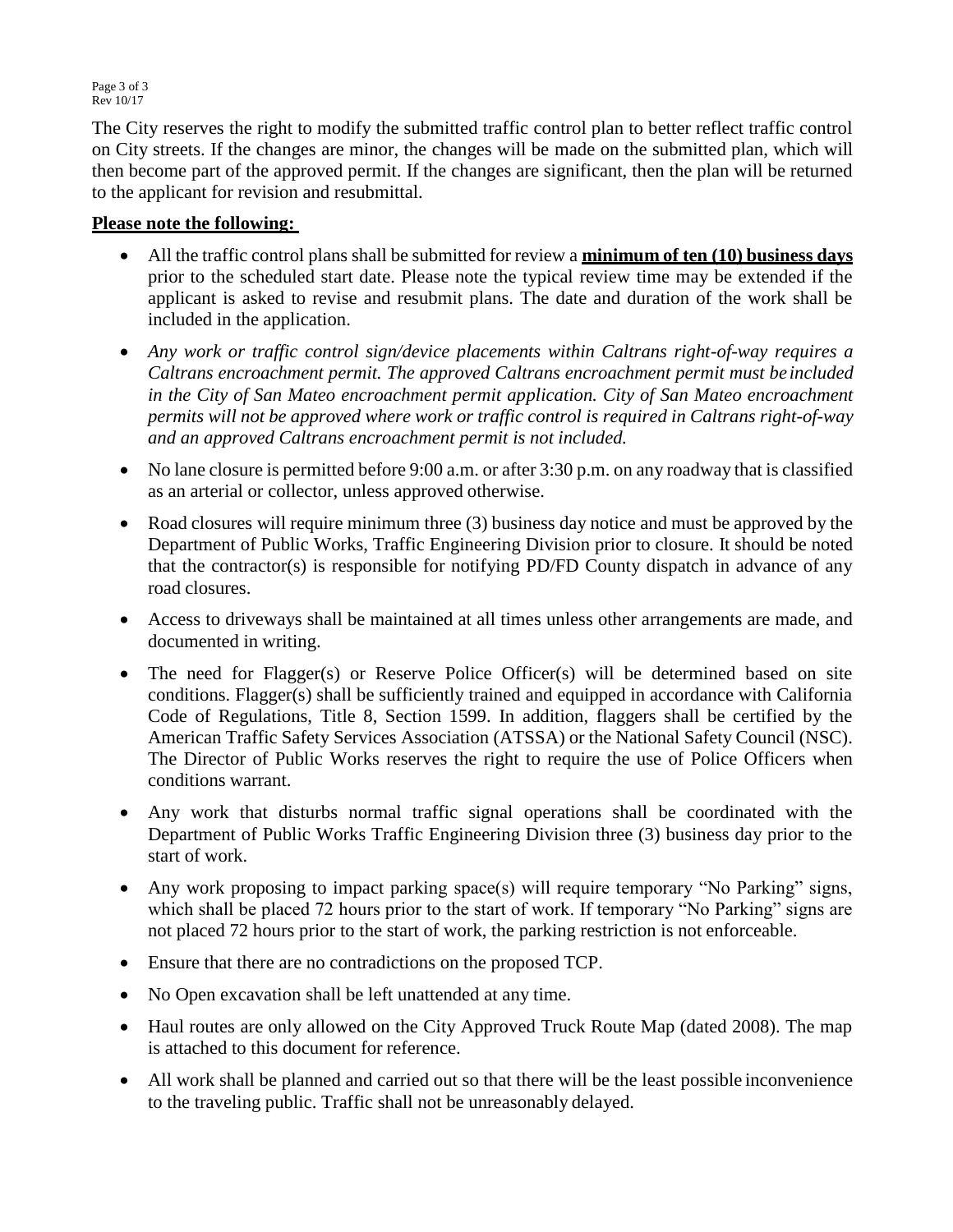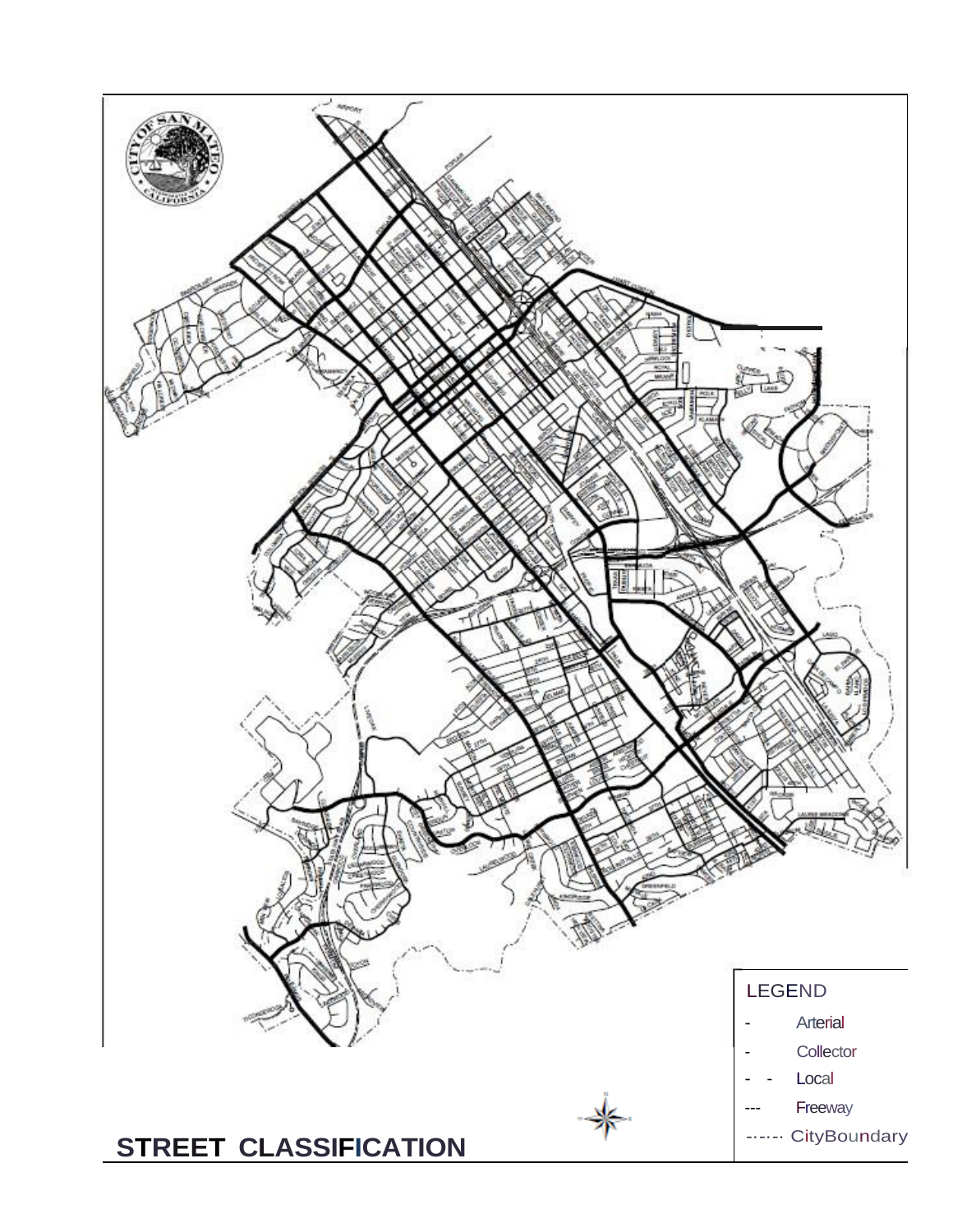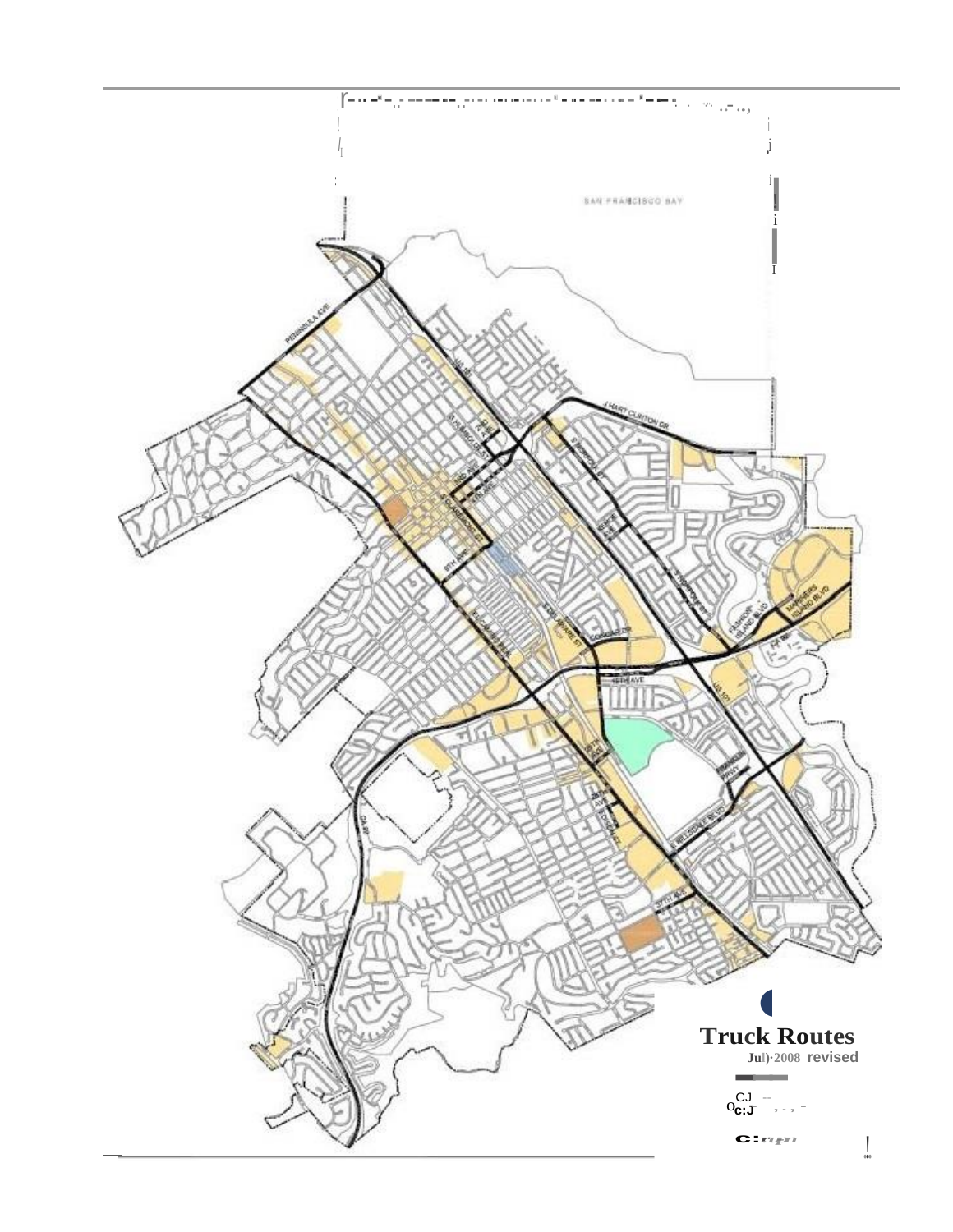## **CITY OF SAN MATEO DEPARTMENT OF PUBLIC WORKS 330 West 20th Avenue San Mateo, CA 94403 (650) 522-7300 (650) 522-7301 fax**

## **INSURANCE REQUIREMENTS**

#### **MINIMUM SCOPE OF INSURANCE**

Coverage shall be at least as broad as:

- 1. **Commercial General Liability (CGL):** Insurance Services Office (ISO) Form CG 00 01 12 07 covering CGL on an "occurrence" basis, including products-completed operations, personal & advertising injury, with limits no less than **\$2,000,000** per occurrence. If a general aggregate limit applies, either the general aggregate limit shall apply separately to this project/location or the general aggregate limit shall be twice the required occurrence limit.
- 2. **Automobile Liability:** ISO Form Number CA 00 01 covering any auto (Code 1), or if Contractor has no owned autos, hired, (Code 8) and non-owned autos (Code 9), with limit no less than **\$1,000,000** per accident for bodily injury and property damage.
- 3. **Workers' Compensation:** as required by the State of California, with Statutory Limits, and Employer's Liability Insurance with limit of no less than **\$1,000,000** per accident for bodily injury or disease.

If the contractor maintains higher limits than the minimums shown above, the City requires and shall be entitled to coverage for the higher limits maintained by the contractor.

#### **Other Insurance Provisions**

The insurance policies are to contain, or be endorsed to contain, the following provisions:

#### *Additional Insured Status*

**The City, its elected and appointed officials, employees, and agents are to be covered as insureds**  on the auto policy for liability arising out of automobiles owned, leased, hired or borrowed by or on behalf of the Contractor; and on the COL policy with respect to liability arising out of work or operations performed by or on behalf of the Contractor including materials, parts or equipment furnished in coru1ection with such work or operations. General liability coverage can be provided in the form of an endorsement to the Contractor's insurance (at least as broad as ISO Form CG 20 10, 11 85 or both CG 20 10 and CG 20 37 forms if later revisions used).

#### *Primary Coverage*

For any claims related to this contract, the **Contractor's insurance coverage shall be primary**  insurance as respects the City, its elected and appointed officials, employees, and agents. Any insurance or self-insurance maintained by the City, its elected and appointed officials, employees, or agents shall be excess of the Contractor's insurance and shall not contribute with **it.**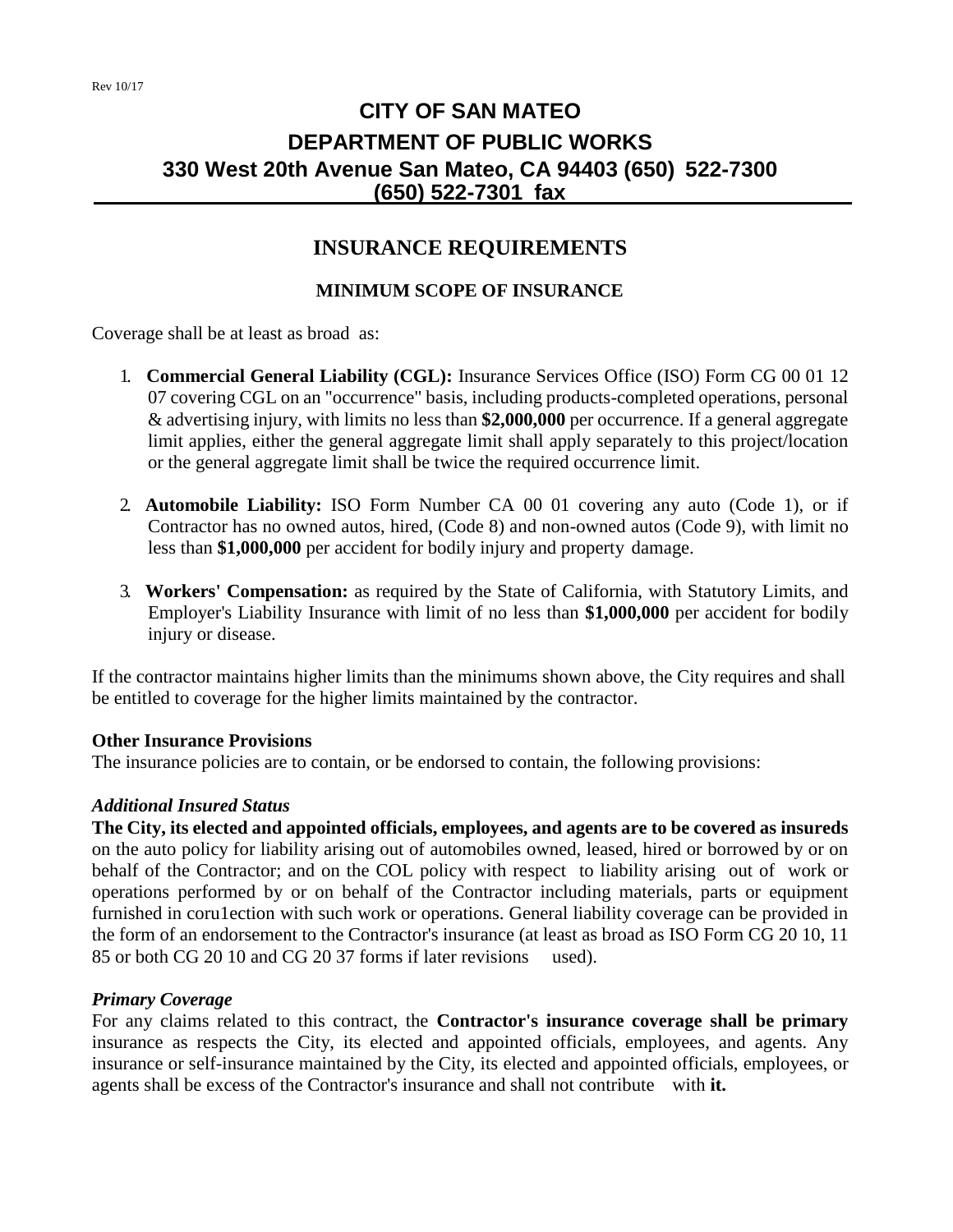#### *Notice of Cancellation*

Each insurance policy required above shall provide that **coverage shall not be canceled, except after thirty (30) days' prior written notice** (10 days for non-payment) has been given to the City.

#### *Waiver of Subrogation*

Contractor hereby grants to City a waiver of any right to subrogation, which any insurer of said Contractor may acquire against the City by virtue of the payment of any loss under such insurance. Contractor agrees to obtain any endorsement that may be necessary to affect this waiver of subrogation, but this provision applies regardless of whether or not the City has received a waiver of subrogation endorsement from the insurer.

#### *Deductibles and Self-lnsured Retentions*

Any deductibles or self-insured retentions must be declared to and approved by the City. The City may require the Contractor to purchase coverage with a lower deductible or retention or provide proof of ability to pay losses and related investigations, claim administration, and defense expenses within the retention.

#### *Acceptability of Insurers*

Insurance is to be placed with insurers with a current A.M. Best's rating of no less than A:VII, unless otherwise acceptable to theCity.

#### *Verification of Coverage*

Contractor shall furnish the City with original certificates and amendatory endorsements or copies of the applicable policy language effecting coverage required by this clause. All certificates and endorsements are to be received and approved by the City before work commences. However, failure to obtain the required documents prior to the work beginning shall not waive the Contractor's obligation to provide them. The City reserves the right to require complete, certified copies of all required insurance policies, including endorsements required by these specifications, at any time.